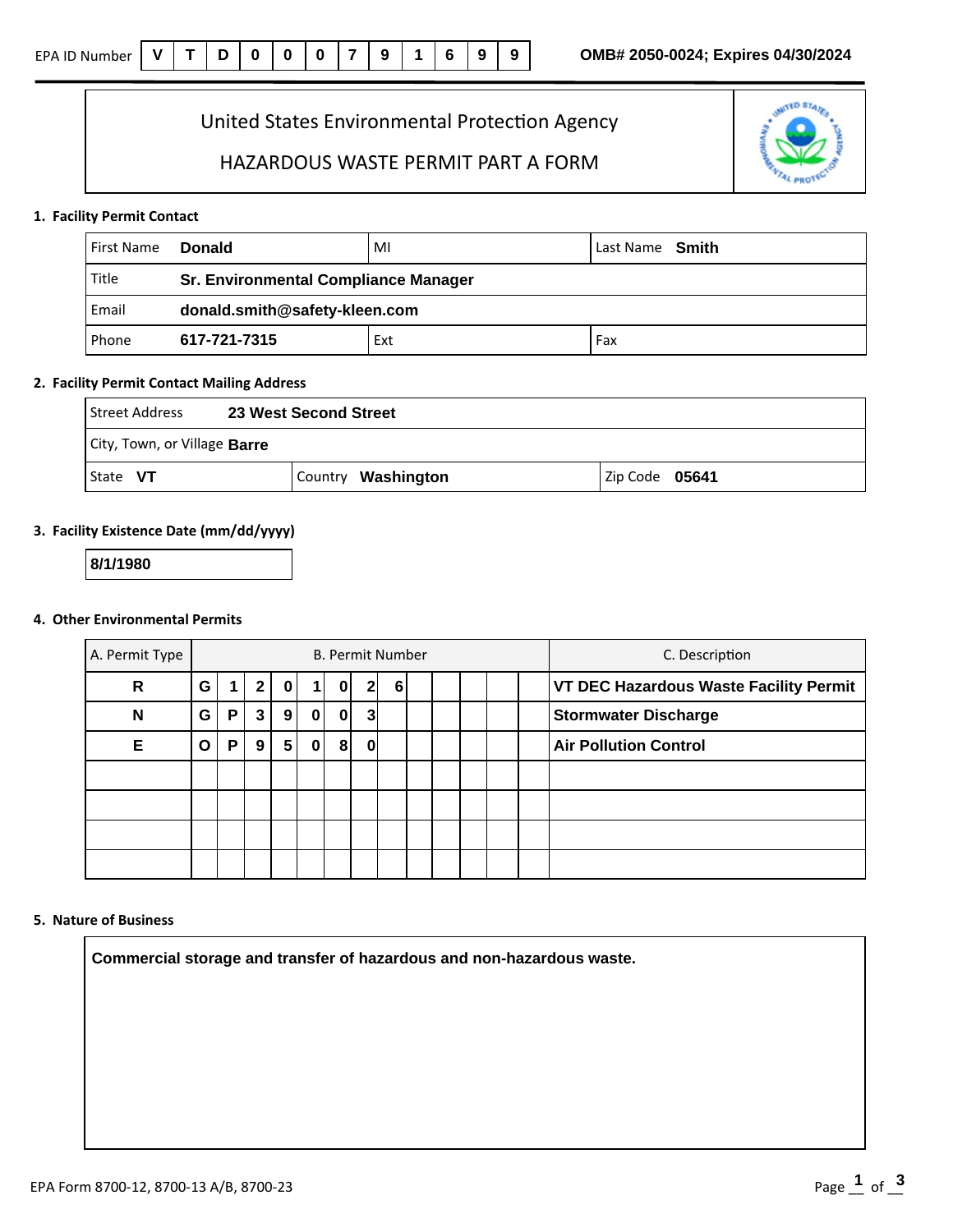**6. Process Codes and Design Capacities** 

| Line<br>Number |   | A. Process Code |              | (1) Amount | B. Process Design Capacity<br>$(2)$ Unit of<br>Measure | C. Process Total<br>Number of Units | D. Unit Name        |  |  |  |  |
|----------------|---|-----------------|--------------|------------|--------------------------------------------------------|-------------------------------------|---------------------|--|--|--|--|
|                | S | 0               |              | 7,484      | G                                                      |                                     | 003 HWMU #3, #4, #5 |  |  |  |  |
| 2              | S | 0               | $\mathbf{2}$ | 15,000     | G                                                      | 001                                 | HWMU#1              |  |  |  |  |
|                |   |                 |              |            |                                                        |                                     |                     |  |  |  |  |
|                |   |                 |              |            |                                                        |                                     |                     |  |  |  |  |
|                |   |                 |              |            |                                                        |                                     |                     |  |  |  |  |

#### **7. Description of Hazardous Wastes** (Enter codes for Items 7.A, 7.C and 7.D(1))

| Line No.     |          |   | A. EPA Hazardous |          |             | <b>B.</b> Estimated<br>Annual<br>Qty of<br>Waste | C. Unit of<br><b>Measure</b> | D. Processes |          |  |                   |          |              |                                                                        |  |  |                     |
|--------------|----------|---|------------------|----------|-------------|--------------------------------------------------|------------------------------|--------------|----------|--|-------------------|----------|--------------|------------------------------------------------------------------------|--|--|---------------------|
|              |          |   | Waste No.        |          |             |                                                  |                              |              |          |  | (1) Process Codes |          |              | <b>Process Description</b><br>(2)<br>(if code is not entered in 7.D1)) |  |  |                     |
| 1            |          | D | $\bf{0}$         | $\bf{0}$ | 1           | 300                                              | т                            | S            | $\bf{0}$ |  | S                 | $\bf{0}$ | $\mathbf{2}$ |                                                                        |  |  |                     |
| $\mathbf{2}$ |          | D | $\bf{0}$         | 0        | $\mathbf 2$ |                                                  |                              |              |          |  |                   |          |              |                                                                        |  |  | Included with above |
| 3            |          | D | $\bf{0}$         | $\bf{0}$ | 4           |                                                  |                              |              |          |  |                   |          |              |                                                                        |  |  | Included with above |
| 4            |          | D | $\mathbf 0$      | $\bf{0}$ | 5           |                                                  |                              |              |          |  |                   |          |              |                                                                        |  |  | Included with above |
| 5            |          | D | $\bf{0}$         | $\bf{0}$ | 6           |                                                  |                              |              |          |  |                   |          |              |                                                                        |  |  | Included with above |
| 6            |          | D | 0                | $\bf{0}$ | 7           |                                                  |                              |              |          |  |                   |          |              |                                                                        |  |  | Included with above |
| 7            |          | D | $\mathbf 0$      | $\bf{0}$ | 8           |                                                  |                              |              |          |  |                   |          |              |                                                                        |  |  | Included with above |
| 8            |          | D | $\bf{0}$         | $\bf{0}$ | 9           |                                                  |                              |              |          |  |                   |          |              |                                                                        |  |  | Included with above |
| 9            |          | D | $\bf{0}$         | 1        | 1           |                                                  |                              |              |          |  |                   |          |              |                                                                        |  |  | Included with above |
| 1            | $\bf{0}$ | D | $\bf{0}$         | 1        | 8           |                                                  |                              |              |          |  |                   |          |              |                                                                        |  |  | Included with above |
| 1            |          | D | 0                |          | 9           |                                                  |                              |              |          |  |                   |          |              |                                                                        |  |  | Included with above |

#### **8. Map**

Attach to this application a topographical map, or other equivalent map, of the area extending to at least one mile beyond property boundaries. The map must show the outline of the facility, the location of each of its existing intake and discharge structures, each of its hazardous waste treatment, storage, or disposal facilities, and each well where it injects fluids under-<br>ground. Include all spring, rivers, and other surface water bodies in this map area. See inst

#### **9. Facility Drawing**

All existing facilities must include a scale drawing of the facility. See instructions for more detail.

#### **10. Photographs**

All existing facilities must include photographs (aerial or ground-level) that clearly delineate all existing structures; existing storage, treatment, and disposal areas; and sites of future storage, treatment, or disposal areas. See instructions for more detail.

#### **11. Comments**

# EPA ID Number  $|V|T|D|0|0|0|7|9|16|9$